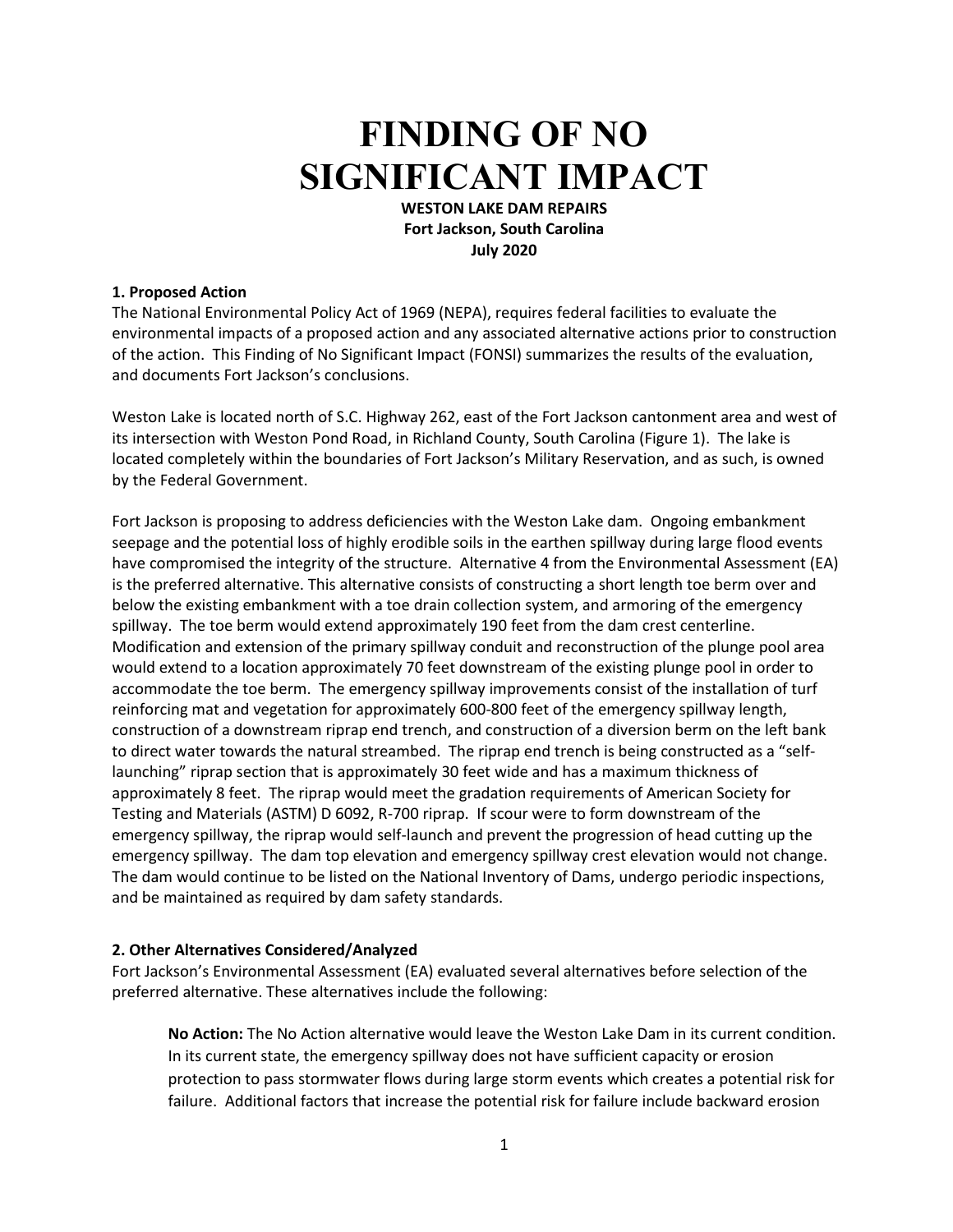piping through and below the dam embankment. The 2019 temporary emergency repairs have not addressed the spillway deficiencies. The No Action alternative would not repair the emergency spillway or dam embankment, and risk to the downstream population would remain above acceptable levels.

**Alternative 2:** This alternative would remove the existing earthen embankment and emergency spillway in its entirety and Weston Lake would not exist. The removal would likely occur over a period of time in order to prevent a large influx of sediments downstream. Once the embankment and spillway are completely removed and the lake bed drained, a single or in some areas a multi-thread channel with adjacent wetlands would be expected to develop over a period of time within the lake footprint. Current recreational opportunities in and around the lake such as boating, fishing, and access to the beach and swimming area, would be lost. Additionally, there would be a change in wildlife habitat as the existing still water or lentic ecosystem converts to flowing waters. While the original design for Weston Lake was not intended to provide stormwater detention or flood control benefits to downstream areas, in its current configuration the dam provides some level of attenuation to a range of flood events. The peak inflows entering Weston Lake are reduced before discharging downstream by utilizing the lake's storage capacity and outlet structure. Without the dam, there would be a loss to the attenuation of storm events.

**Alternative 3:** This alternative would include construction of an extended length toe berm with a toe drain collection system and armoring of the emergency spillway. The toe berm would extend approximately 250 feet from the dam crest centerline. Modification and extension of the primary spillway conduit and reconstruction of the plunge pool area would extend approximately 130 feet downstream of the existing plunge pool in order to accommodate the toe berm. Repairs to the emergency spillway would be identical to the preferred alternative design. The dam would continue to be listed on the National Inventory of Dams, undergo periodic inspections, and be maintained as required by dam safety standards.

#### **3. Environmental Impacts of the Preferred Alternative**

Resources were evaluated for impacts in the EA. The impacts to the resources from implementing the preferred alternative include the following:

• **Land use.** Construction of the preferred alternative would not result in any significant or negative impacts to land use.

• **Climate.** Construction of the preferred alternative would not result in any significant or negative environmental impacts on climate.

• **Physiography, Geology, Topography, and Soils.** Construction of the preferred alternative would not result in significant or negative environmental impacts to physiography, topography, geology, or soils. Construction of this alternative would provide a long-term positive environmental impact by allowing sediments from runoff to settle out of suspension during high flow events, thereby reducing sedimentation downstream of the dam. During construction, best management practices (BMPs) would be followed to reduce temporary negative impacts from erosion and runoff due to construction activities.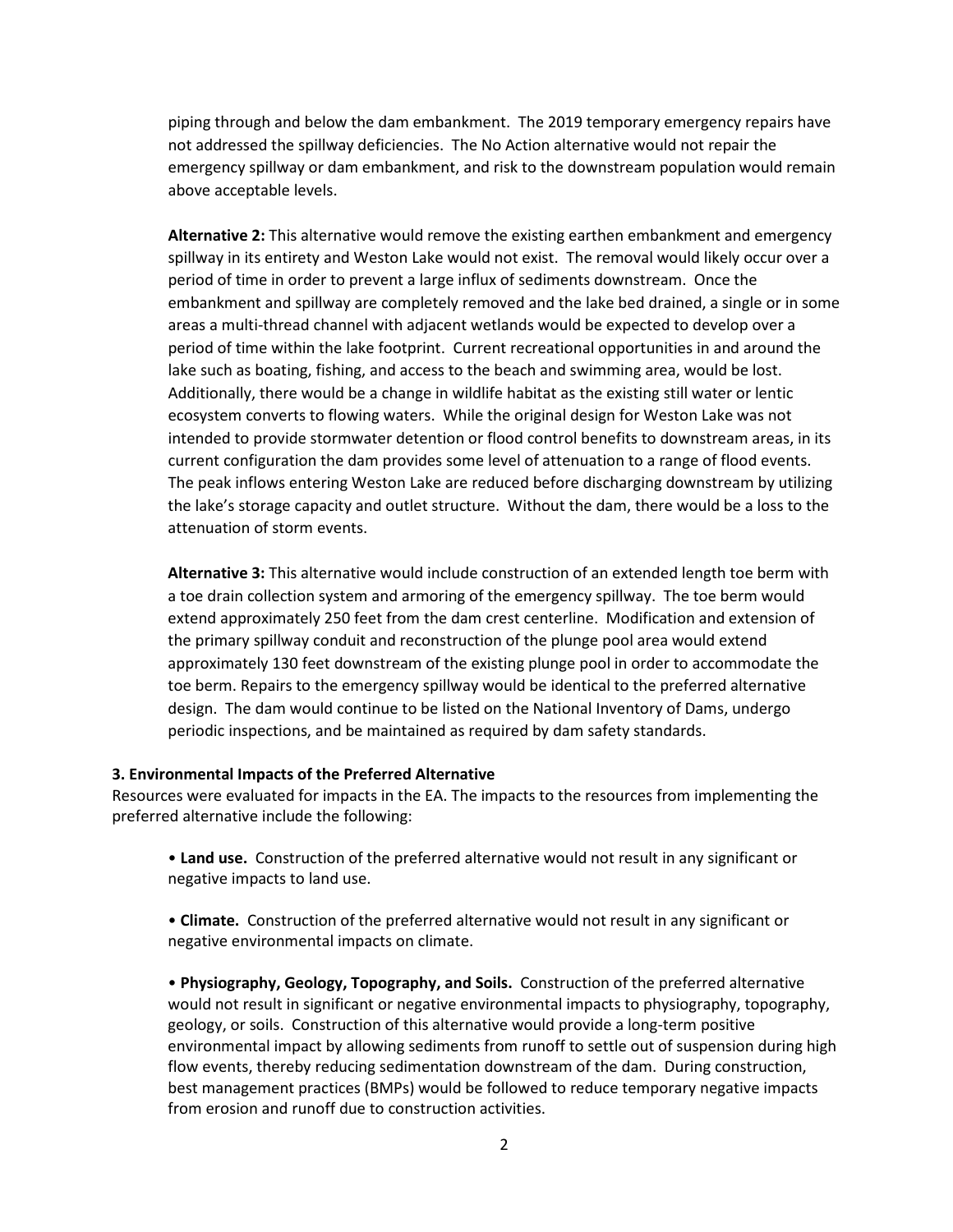• **Surface Water and Stormwater.** Construction of the preferred alternative would cause temporary changes to stormwater and surface water during construction. These impacts would consist of a short-term decrease in the pool elevation and an increase in turbidity and downstream sedimentation during construction that would subside shortly after construction activities cease. After construction, the preferred alternative would have long-term beneficial impacts to surface and stormwater by maintaining the pool elevation, providing stormwater attenuation, allowing sediment to settle out of stormwater, and preventing erosion of the emergency spillway and seepage of the dam embankment. BMPs would be implemented during construction to reduce impacts to water quality.

• **Ground water.** Construction of the preferred alternative would result in temporary impacts to ground water due to drawdown of the lake during construction. Water levels would return to normal once construction activities cease. The preferred alternative would provide long-term beneficial effects to groundwater by maintaining the normal pool elevation of the lake.

• **Floodplains and Wetlands**. The preferred alternative would result in the permanent loss of 0.46 acre of wetlands associated with the placement of fill to repair the embankment structure and would reduce 0.46 acre of wetland function associated with the permanent conversion of woody vegetation to herbaceous vegetation. This alternative would require temporary construction activities within the floodplain but the dam and spillway crest elevations would not change and there would be no change in flood elevations. In compliance with Executive Order 11988, a Finding of No Practicable Alternative for construction in the floodplain has been prepared and is included as an Appendix of the EA for this project.

• **Fish and Wildlife.** The preferred alternative would result in temporary construction-related impacts to wildlife, and the permanent loss of 0.2 acre of habitat for the federally endangered red-cockaded woodpecker (RCW). This alternative would not result in any long-term significant or negative impacts to wildlife.

• **Vegetation.** Construction of the preferred alternative would not result in significant impacts to vegetation. Repair of the dam and spillway would require permanent removal of tree species. However, removal would be limited to the minimum number necessary to complete construction and no significant vegetative resources are located on the embankment or emergency spillway.

• **Threatened and Endangered Species.** Construction of the preferred alternative would result in the loss of 0.2 acre of foraging habitat for the federally endangered RCW due to permanent clearing of trees. This alternative may effect, but is not likely to adversely affect the wood stork and the RCW, and will have no effect on any other federally threatened or endangered species. The U.S. Fish and Wildlife Service (FWS), in a letter dated 31 March 2020, concurred with these determinations, thus satisfying the requirements of Section 7 of the ESA. However, contractors must not operate or store equipment outside the staging area in the adjacent foraging habitat of RCW cluster REC-A.

• **Air Quality.** Construction of the preferred alternative would lead to a short term increase in emissions during construction from the operation of construction equipment. No long term increases in emissions would occur from construction of the preferred alternative, as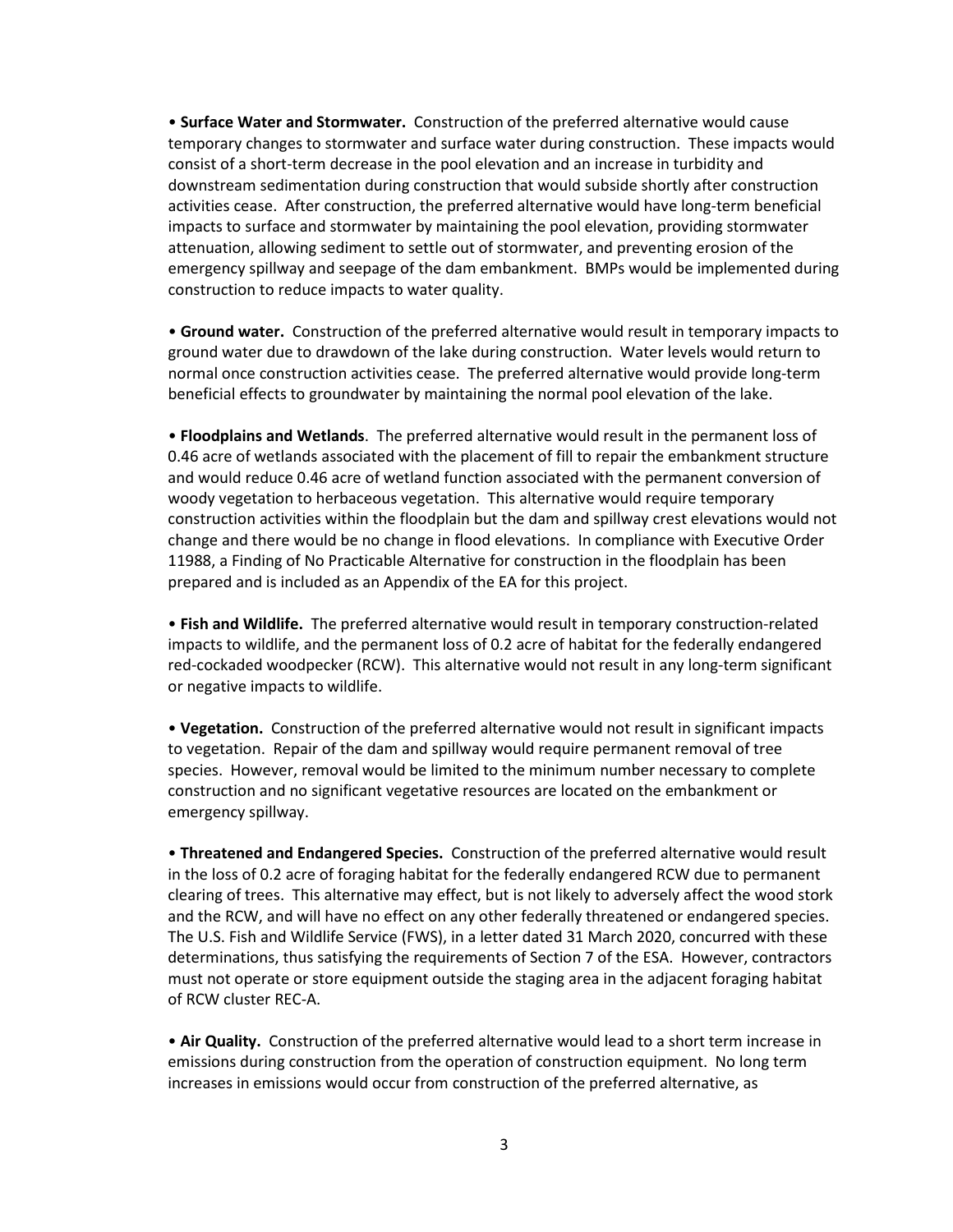construction equipment would no longer be in use once construction is complete. BMPs would be implemented to reduce impacts to air quality.

• **Noise.** BMPs would be implemented to reduce noise during construction. No long term increases in noise would occur from construction of the preferred alternative.

• **Cultural Resources.** Cultural resource surveys completed for the Weston Lake area in 1991, 1992, and 1993 did not reveal any sites eligible for listing on the NRHP. However, the recent drawdown of the lake during the 2019 temporary emergency repairs, exposed several precontact artifact clusters. One of these clusters, the Clawson site, is located approximately  $\frac{1}{2}$ mile north of the Weston Lake dam. The Clawson site is part of a 2019-20 effort to evaluate 5 late-discoveries located across the installation. This site appears potentially eligible for listing on the NRHP based on initial evaluation. The draft report is due in August, and will be coordinated with the SHPO. However, the project is expected to have no adverse effects to the Clawson site or any other cultural resources and/or historic properties.

**• Hazardous Materials and Hazardous Waste Management.** There are two known potential hazardous waste/material sites within the footprint of Weston Lake. However, these sites are not located within the vicinity of the embankment or spillway and would not be disturbed during implementation of the preferred alternative. As is typical with large rehabilitation projects, on-site hazardous materials will be present to support equipment operations. These materials will be handled and stored in accordance with all applicable state and federal laws and no negative environmental impacts, resulting from these materials, are expected as a result of construction. BMPs would be implemented to reduce the risk of spills or other means of contamination during construction.

• **Environmental Justice and Socioeconomic Condition**s. Construction of the preferred alternative would cause no significant adverse effects to any of the residents in the area regardless of race, national origin, or level of income.

• **Aesthetics and Recreation.** The preferred alternative would result in temporary impacts to recreation and aesthetics due to drawdown of the lake and construction activities associated with repair of the embankment and spillway. Once repairs to the embankment and spillway are complete, this alternative would provide long-term beneficial effects by maintaining the aesthetics and recreational opportunities that were previously available to soldiers, their families, and the public. There would be no long-term adverse effects to these resources.

• **Cumulative Effects.** No significant adverse cumulative effects are expected as a result of implementing the preferred alternative. Present and reasonably foreseeable future actions on Fort Jackson and within the Cedar Creek watershed largely involve temporary, construction related impacts. Although the Semmes Lake repair involves the placement of fill in 0.6 acre of wetlands, and future road construction projects have the potential to result in adverse impacts to wetlands, these projects would be required to meet federal and state regulatory permitting requirements, including mitigation requirements, thereby limiting their contribution to cumulative effects. No present or reasonably foreseeable future projects are located in areas with rare plant communities, or are expected to result in the loss of any endangered or threatened species or their habitat. Therefore, any impacts associated with the preferred alternative, when added to other past, present, and reasonably foreseeable future actions, are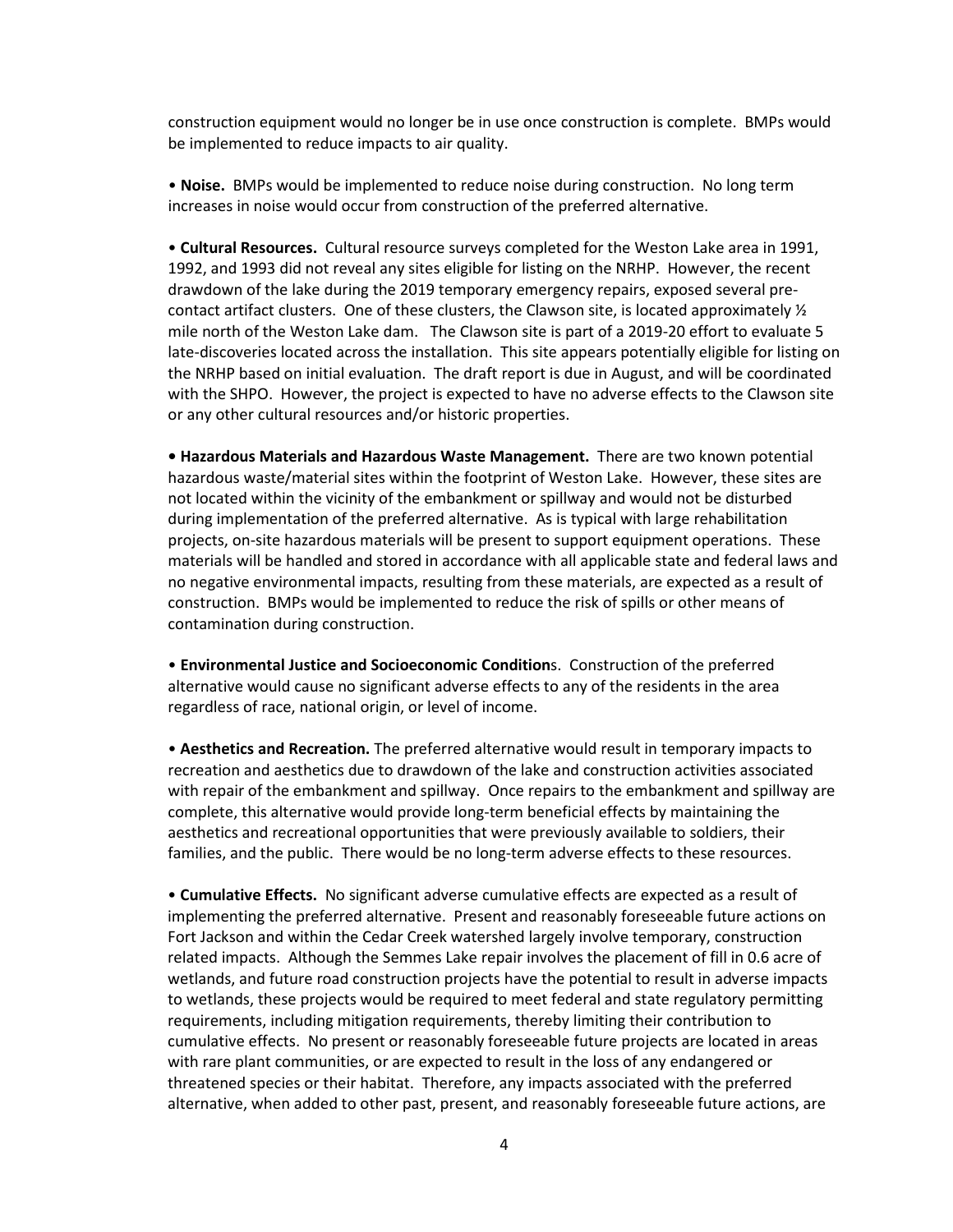collectively less than significant as the preferred alternative would correct the embankment seepage and spillway deficiencies, thereby reducing the safety risk to downstream populations.

# **4. Mitigation Measures**

The EA identified mitigation measures and BMPs that must be followed to further reduce impacts of the preferred alternative. They are discussed in the EA and listed in Table 1 of this document. These mitigation measures and BMPs will be incorporated into all contract documents and specifications.

# **5. Conclusions**

The draft EA and FONSI was distributed for public review in July 2020 for a 30-day comment period. The Final EA and FONSI address the comments received during this review period. Since Fort Jackson's findings demonstrate that the project will not result in significant adverse effects to environmental resources or human health, the preparation of an Environmental Impact Statement is not warranted.

I have considered the results of the analysis in the EA and the comments received during the public comment period, and have decided to proceed with the selection of the preferred alternative. The implementation of the preferred alternative would not result in a significant impact to the quality to the human or natural environment. This analysis fulfills the requirements of the NEPA of 1969 as implemented by the Council of Environmental Quality (CEQ) regulations (40 Code of Federal Regulations (CFR) Parts 1500-1508), as well as the requirements of the Environmental Analysis of Army Actions (32 CFR Part 651). Therefore, issuance of a FONSI is warranted, and an Environmental Impact Statement is not necessary. The full EA and FONSI can be downloaded from the internet at <https://www.sac.usace.army.mil/Missions/Civil-Works/NEPA-Documents/Weston> Lake Dam Repairs

 $\overline{\phantom{a}}$  ,  $\overline{\phantom{a}}$  ,  $\overline{\phantom{a}}$  ,  $\overline{\phantom{a}}$  ,  $\overline{\phantom{a}}$  ,  $\overline{\phantom{a}}$  ,  $\overline{\phantom{a}}$  ,  $\overline{\phantom{a}}$  ,  $\overline{\phantom{a}}$  ,  $\overline{\phantom{a}}$  ,  $\overline{\phantom{a}}$  ,  $\overline{\phantom{a}}$  ,  $\overline{\phantom{a}}$  ,  $\overline{\phantom{a}}$  ,  $\overline{\phantom{a}}$  ,  $\overline{\phantom{a}}$ 

Date **Date** JOHN W. HANKINS COL, AG Commanding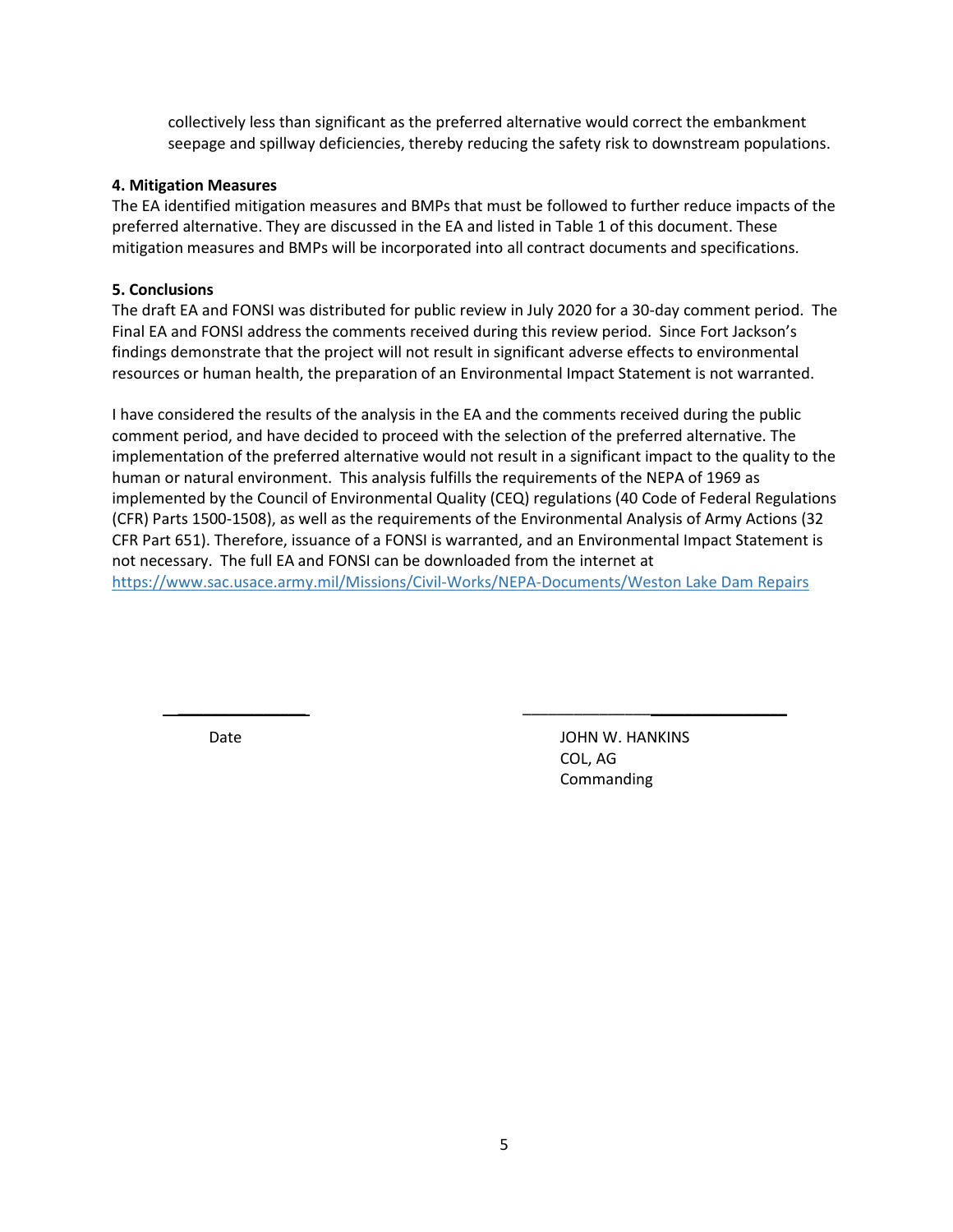

 **Figure 1. Weston Lake Location Map**

| <b>Resource</b>                                       | Impact                                 | <b>BMPs and Mitigation Measures</b>                                                                                                                                                                                                                                                                                                                                                                                                                                                                                                                                                                                                                                                                                                                                                                                                                                                                                                                                                                                                                                                                                                          |  |
|-------------------------------------------------------|----------------------------------------|----------------------------------------------------------------------------------------------------------------------------------------------------------------------------------------------------------------------------------------------------------------------------------------------------------------------------------------------------------------------------------------------------------------------------------------------------------------------------------------------------------------------------------------------------------------------------------------------------------------------------------------------------------------------------------------------------------------------------------------------------------------------------------------------------------------------------------------------------------------------------------------------------------------------------------------------------------------------------------------------------------------------------------------------------------------------------------------------------------------------------------------------|--|
| Climate                                               | Greenhouse<br>gas emission             | To reduce greenhouse gas emissions, the following BMPs will be utilized:<br>reducing fugitive dust emissions, avoiding the unnecessary idling of<br>construction equipment, and maintaining construction equipment in good<br>operating condition.                                                                                                                                                                                                                                                                                                                                                                                                                                                                                                                                                                                                                                                                                                                                                                                                                                                                                           |  |
| Physiography,<br>Geology,<br>Topography,<br>and Soils | Soil erosion<br>during<br>construction | To reduce soil erosion, the following BMPs will be utilized as needed: silt<br>fencing and/or other control devices, mulching, removing sediment from<br>pavement, temporary seeding, minimize exposed soil during construction,<br>and other applicable erosion control practices. All erosion control and<br>sedimentation control measures must be in place prior to land disturbance.<br>Thereafter, all controls will be maintained and functioning until the area is<br>permanently stabilized. Materials used for erosion control [hay bales, straw<br>etc.] will be certified as weed free from the supplier. Weekly inspections<br>will be performed to safeguard against failures. Once the project is initiated,<br>it will be carried out expeditiously to minimize the period of disturbance.<br>Upon project completion, all disturbed areas will be permanently stabilized<br>with vegetative cover, riprap, or other erosion control methods. Where<br>vegetation is removed, supplemental plantings will be installed following<br>completion of the project. Such plantings will consist of appropriate native<br>species. |  |

|  | Table 1. Best Management Practices and Mitigation Measures |  |  |  |
|--|------------------------------------------------------------|--|--|--|
|--|------------------------------------------------------------|--|--|--|